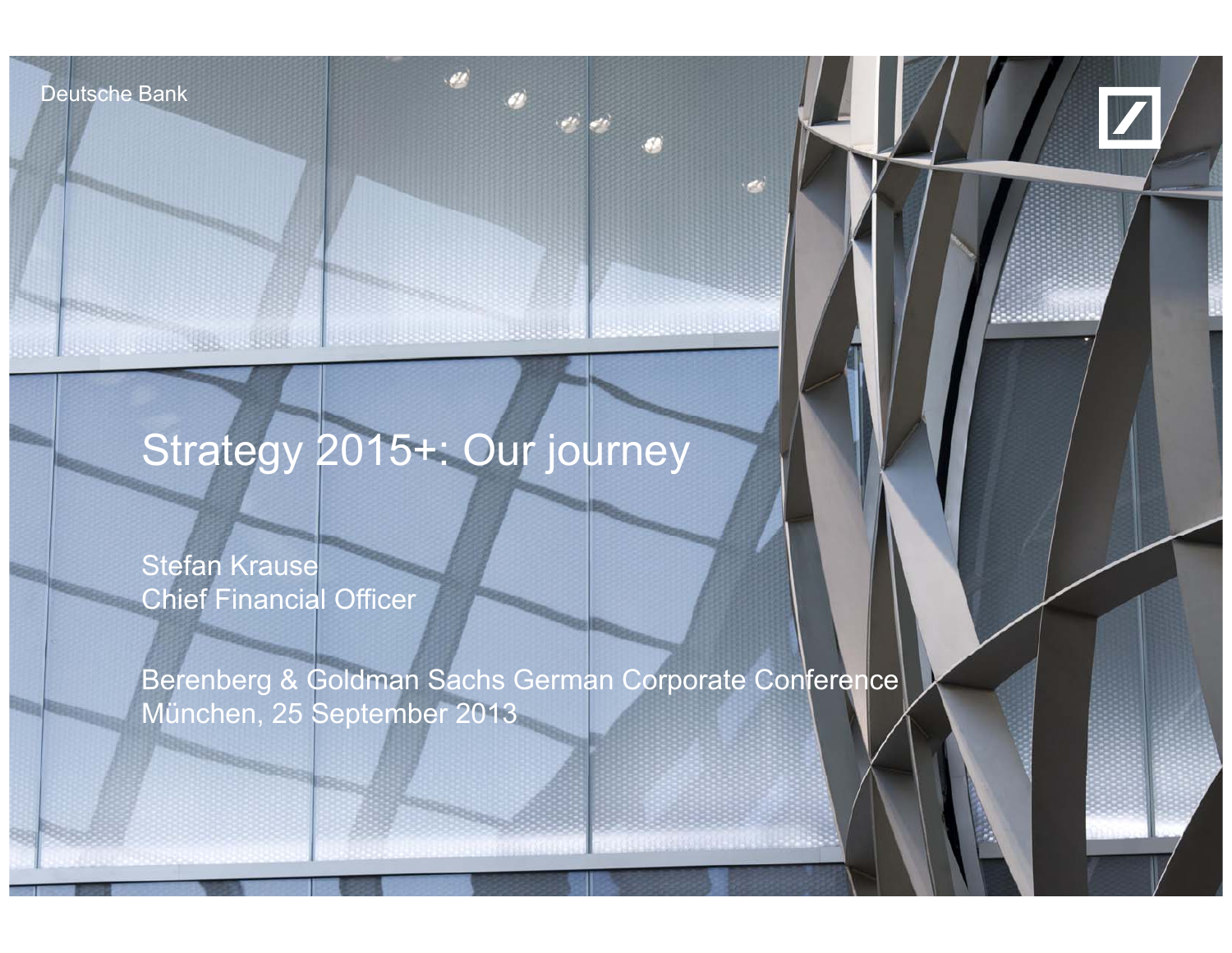### We are 16 months into our three year journey





Progress on controllables

| Capital                                                              | Reached 10% Basel 3 common equity tier 1 ratio             |  |  |  |
|----------------------------------------------------------------------|------------------------------------------------------------|--|--|--|
| Cost                                                                 | Adjusted cost base reduced by EUR 600 m yoy <sup>(1)</sup> |  |  |  |
| <b>Competencies</b> Strengthened 1H2013 results across divisions     |                                                            |  |  |  |
| <b>Clients</b><br>Progressed in delivering 'One Bank' to our clients |                                                            |  |  |  |
| <b>Culture</b>                                                       | Launched new values and beliefs                            |  |  |  |
| Changes in uncontrollables                                           |                                                            |  |  |  |
| Macro/<br><b>Markets</b>                                             | Macro/market environment has mostly improved               |  |  |  |
| <b>Regulation</b>                                                    | Regulation has further intensified                         |  |  |  |
| Litigation<br>Industry-wide issues with larger impact                |                                                            |  |  |  |

(1) 1H2013 vs. 1H2012

Deutsche Bank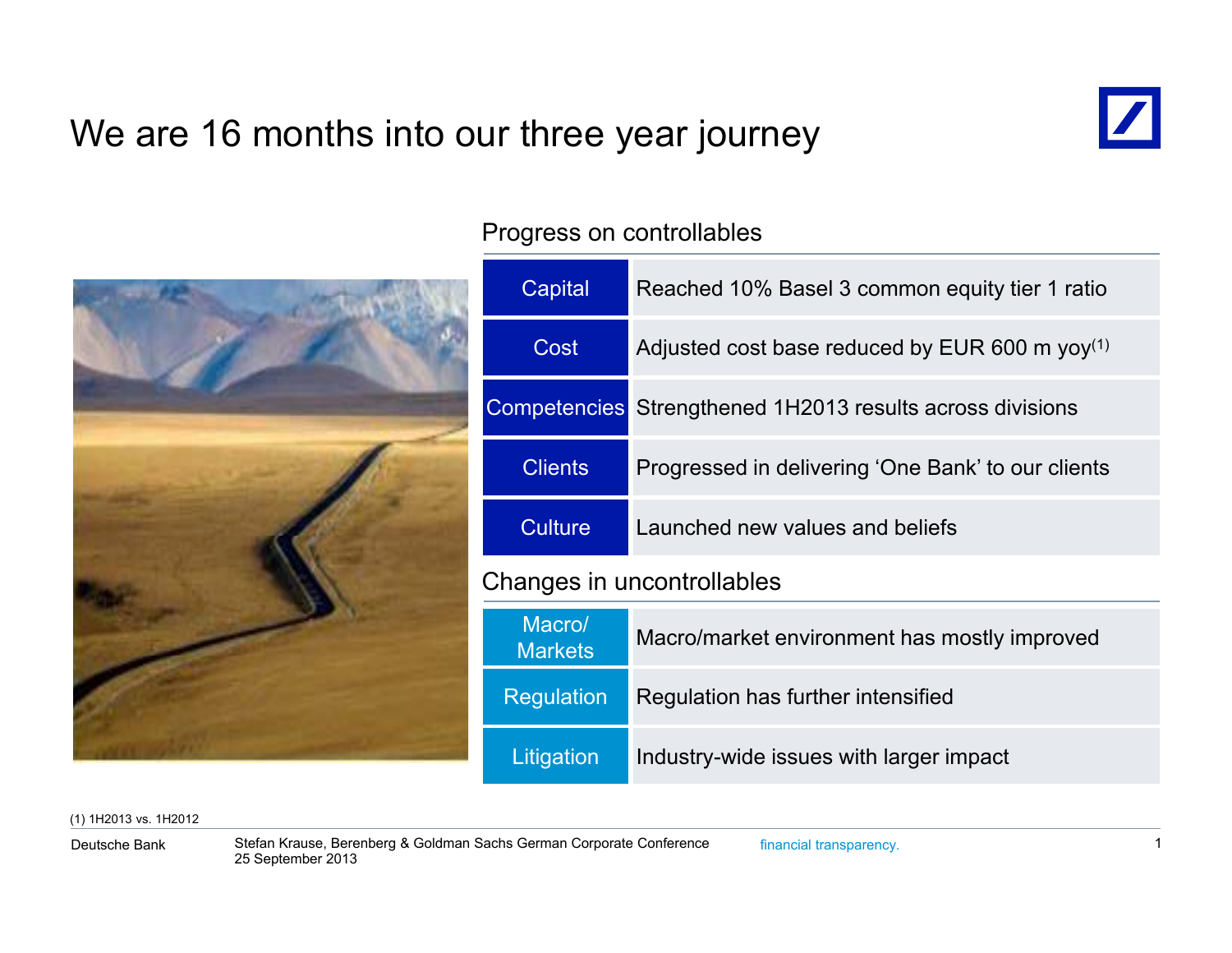Agenda



#### **1The environment**

- 2Our journey
- 3 The dividend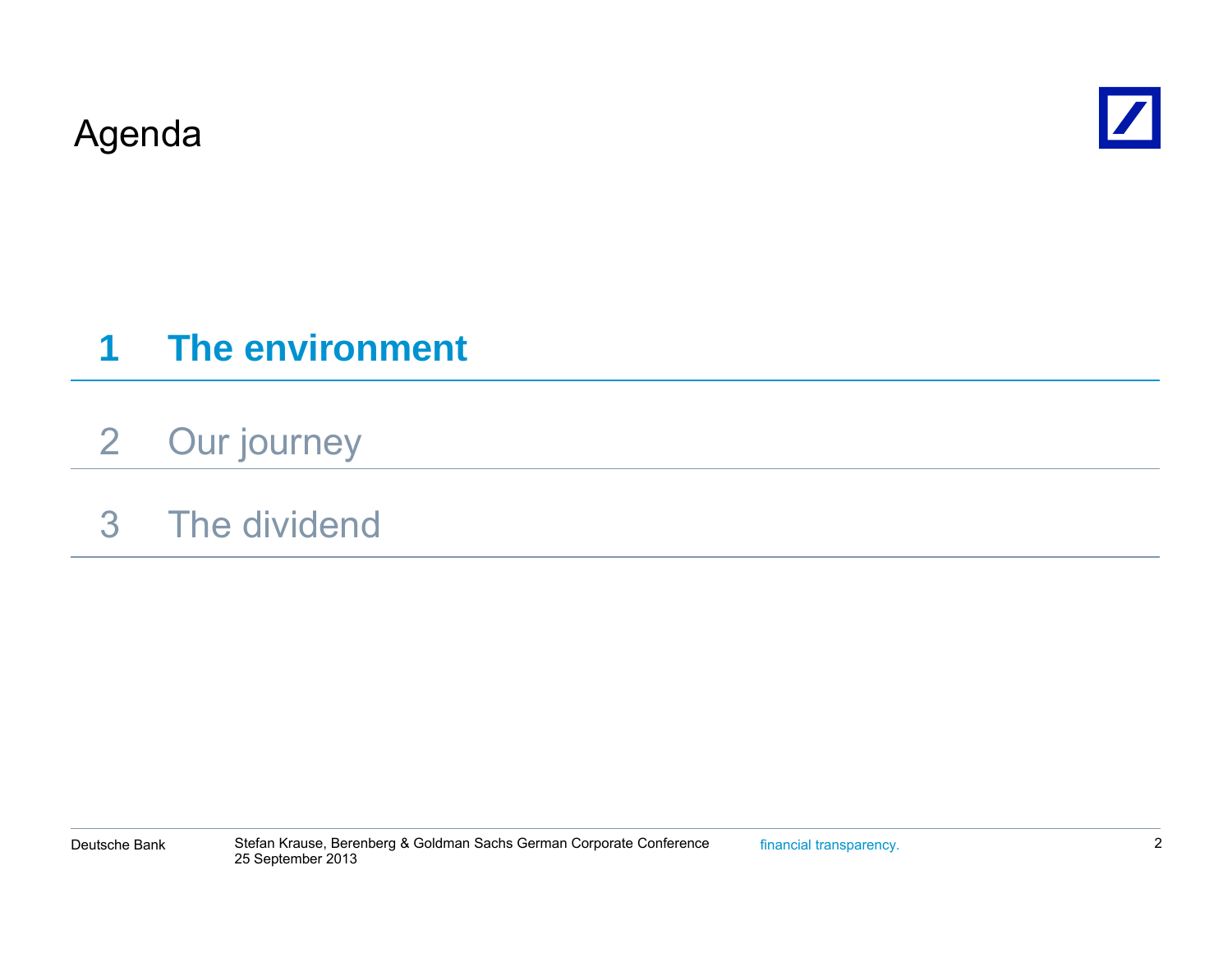### Macro/markets: In the past year, the macroeconomic and market environment has mostly improved



Jun-12 | Sep-13 Key developments since June 2012 Recovery momentum today vs. June 2012 **Germany** Y  $\overrightarrow{a}$   $\rightarrow$ Containment of Euro crisisEurope US $\mathbf S$  , and  $\mathbf Z$  $\overline{\mathbf{z}}$ Fed tapering Japan -China and  $\overline{z}$ ㅋ → US recovery Other EMM<sub>a</sub> EM volatility **Negative → Neutral** *A* Positive

Source: DB Research

Stefan Krause, Berenberg & Goldman Sachs German Corporate Conference financial transparency. 3 25 September 2013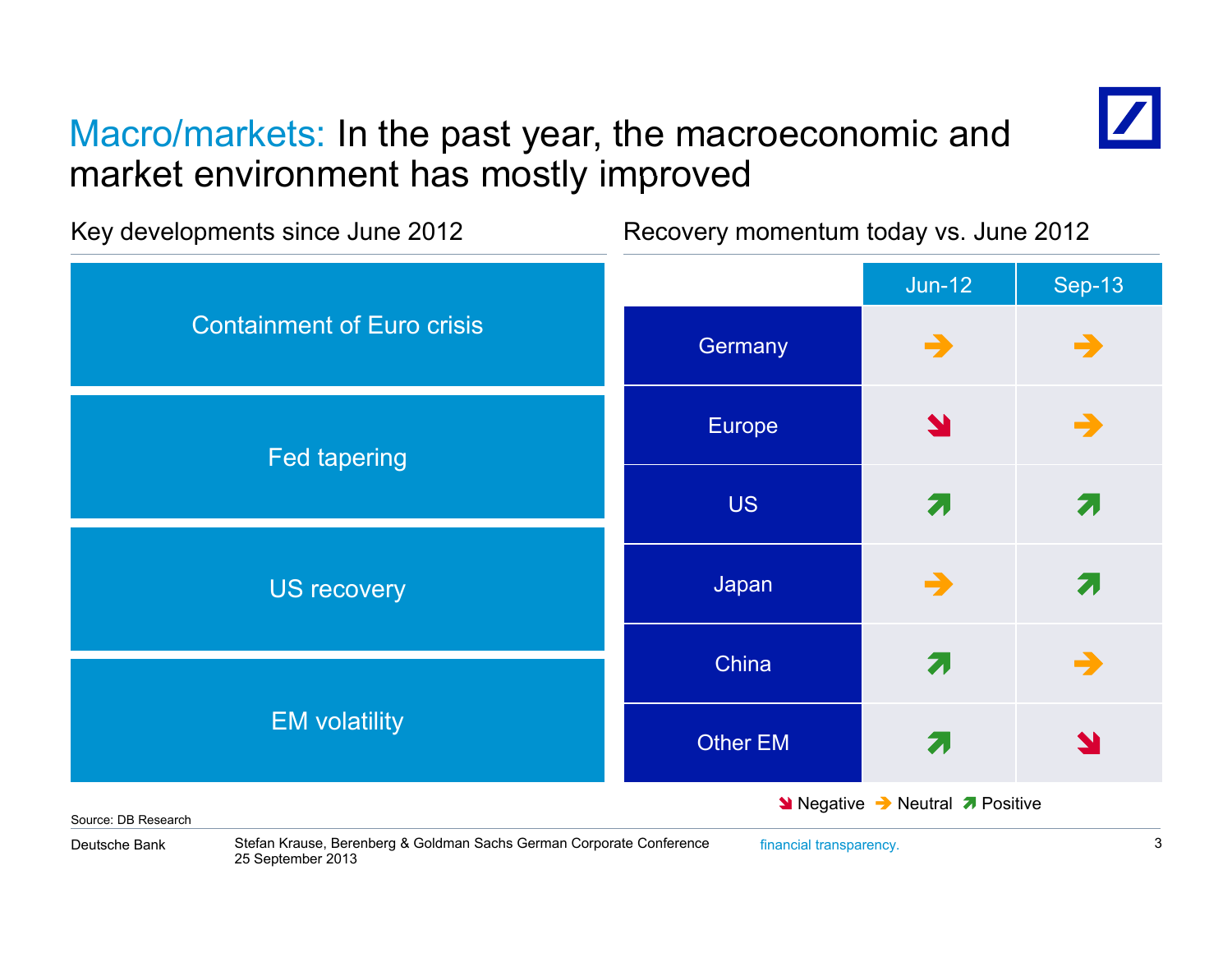## Intensified regulatory environment in the last year



| Bank leverage ratio                                                                                                               | <b>Bank structure reform</b>                                                           | EU compensation<br>rules                                                                                                           | Foreign bank rules in<br>the US                                                                                         |  |
|-----------------------------------------------------------------------------------------------------------------------------------|----------------------------------------------------------------------------------------|------------------------------------------------------------------------------------------------------------------------------------|-------------------------------------------------------------------------------------------------------------------------|--|
| Leverage as key<br>regulatory metric<br>agreed, uncertainty<br>around final definition,<br>in particular across<br><b>regions</b> | Multiple proposals for<br>separating some<br>trading activities from<br>deposit taking | <b>Proposal for stricter</b><br>compensation<br>practices, in particular<br>targeting a better<br>mix of fixed and<br>variable pay | Proposal for enhanced<br>regulatory<br>requirements, in<br>particular affecting<br>capitalization, for<br>foreign banks |  |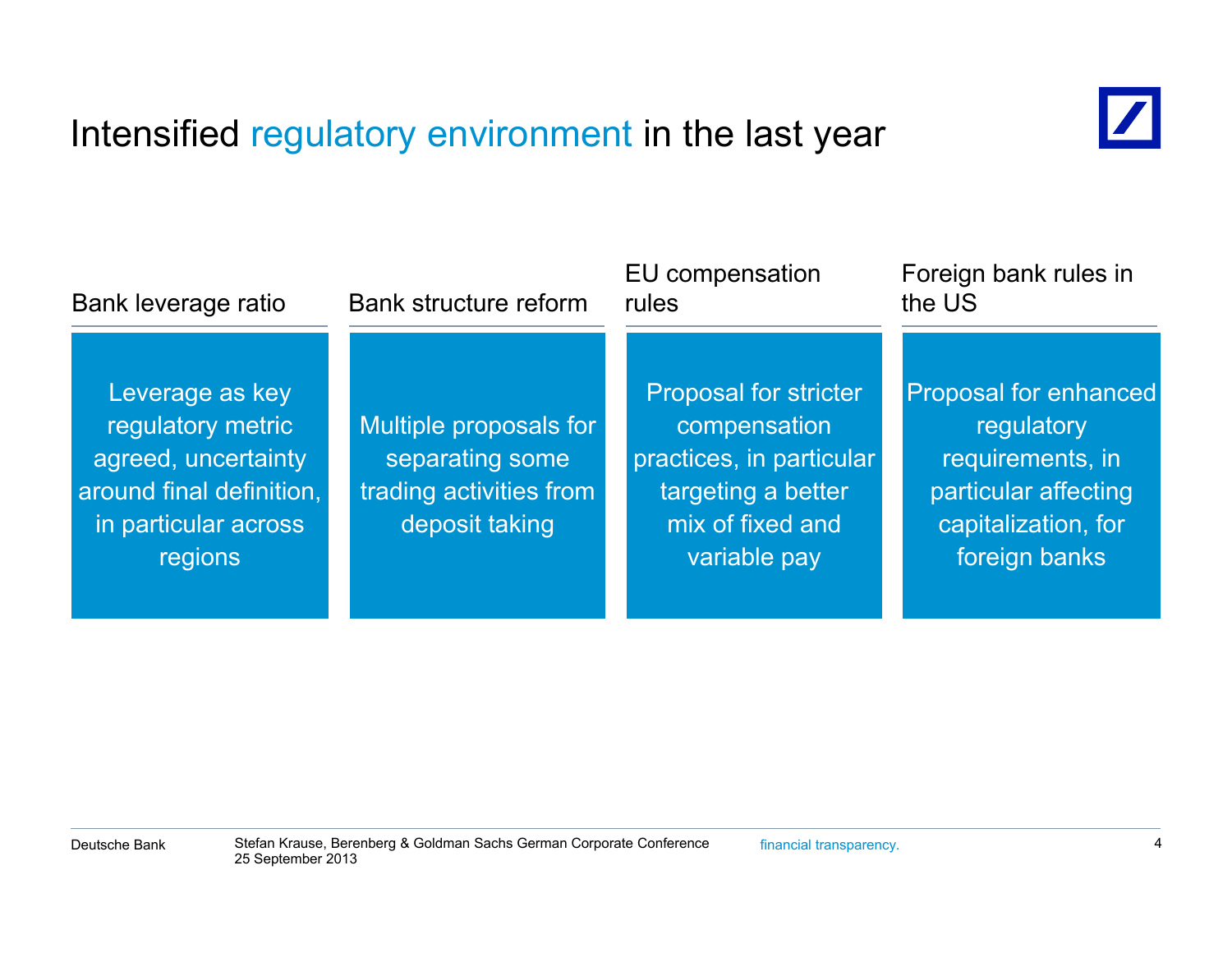Agenda



## 1 The environment

#### **2Our journey**

### 3 The dividend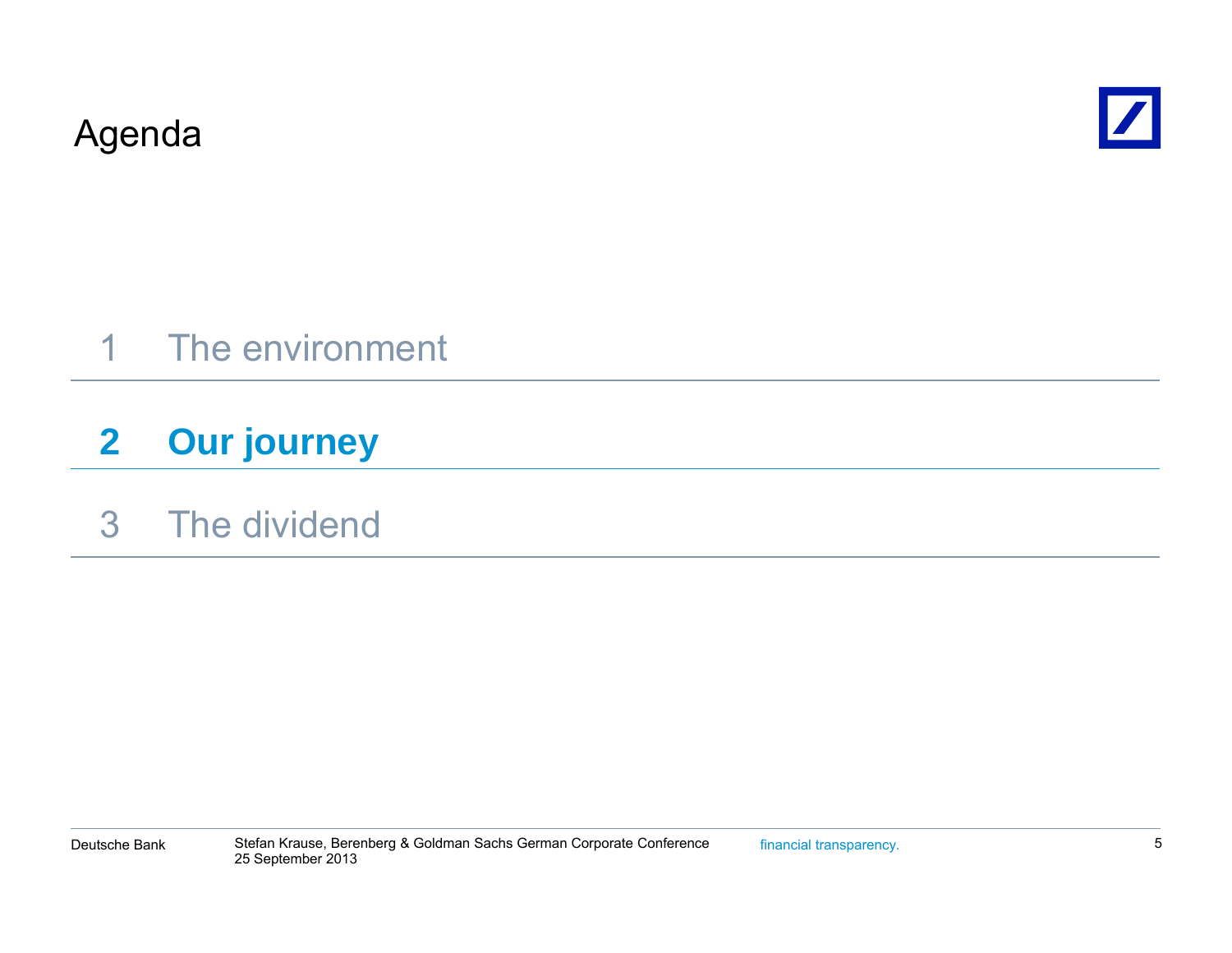#### Solid performance in 1H2013 In EUR bn, unless otherwise stated



|                                  |                                          | Group  |           | Core Bank(1) |        |
|----------------------------------|------------------------------------------|--------|-----------|--------------|--------|
|                                  |                                          | 1H2013 | 1H2012    | 1H2013       | 1H2012 |
|                                  | Net revenues                             | 17.6   | 17.2      | 17.0         | 16.6   |
|                                  | Total noninterest expenses               | 13.6   | 13.6      | 12.3         | 12.5   |
| <b>Performance</b><br>highlights | Memo: adjusted cost base(2)              | 11.9   | 12.5      |              |        |
|                                  | Income before income taxes               | 3.2    | 2.9       | 4.1          | 3.6    |
|                                  | Net income                               | 2.0    | 2.1       | 2.6          | 2.6    |
|                                  | Post-tax return on average active equity | 7.3%   | 7.5%      | 11.8%        | 12.1%  |
|                                  |                                          |        |           |              |        |
| Capital                          | Common equity tier 1 ratio (Basel 2.5)   | 13.3%  | 10.2%     |              |        |
|                                  | Common equity tier 1 ratio (Basel 3)(3)  | 10.0%  | $< 6.0\%$ |              |        |

Note for the whole document: Basel 3 / B3 represents CRR/CRD4 if not stated otherwise

Note: Figures are pro-forma and on a fully loaded basis; numbers may not add up due to rounding

<sup>(1)</sup> Core Bank includes CB&S, GTB, DeAWM, PBC and C&A (2) Adjusted for non-underlying items, CtA and litigations (3) 1H2013 pro-forma Basel 3 Capital ratio (fully loaded); capital is allocated based on Economic Capital (inline with methodology to derive Basel 2.5 ratio for current and prior quarters)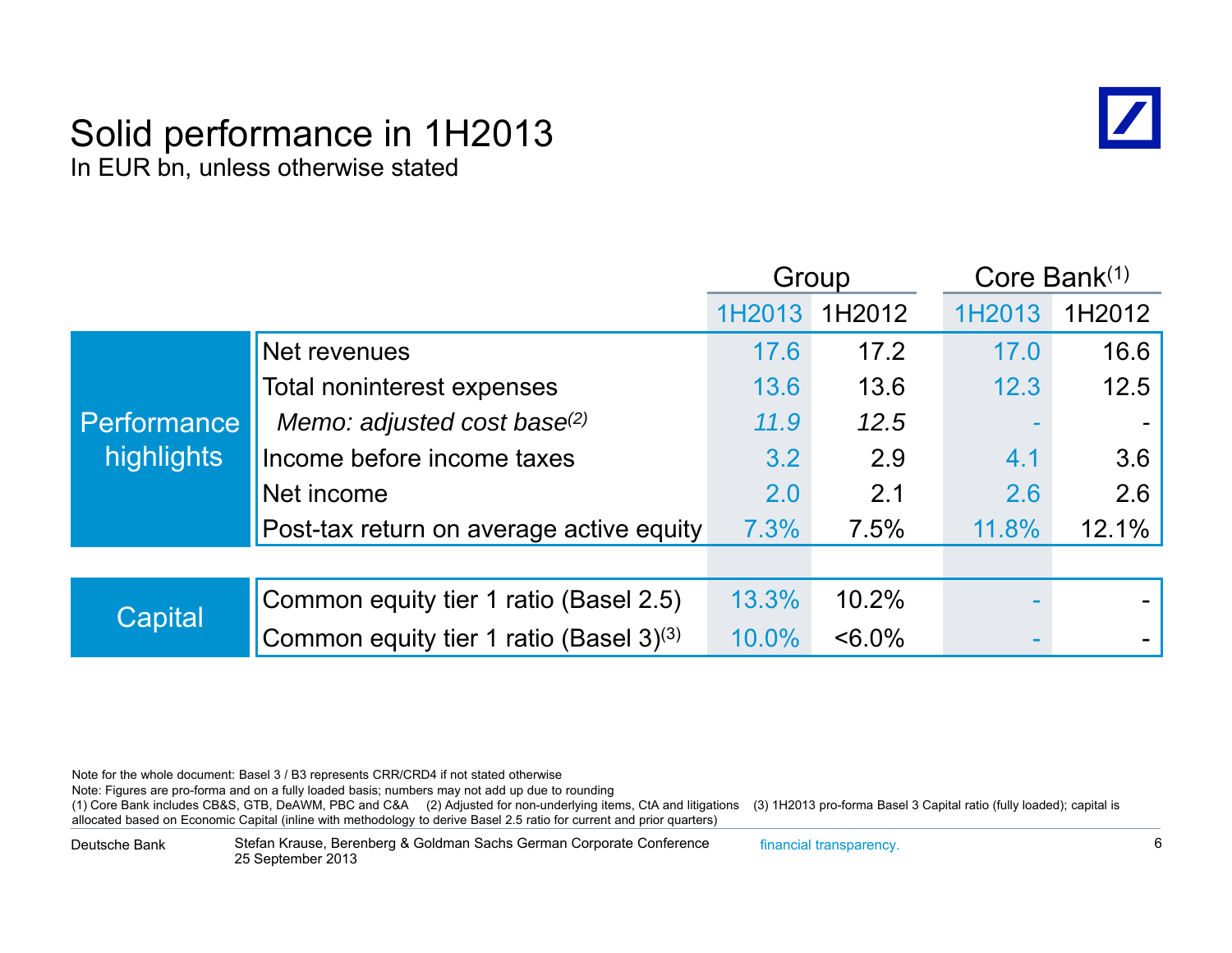## Capital: Our common equity tier 1 ratio is in line with peers but focus has shifted to leverage



Basel 3 common equity tier 1 ratio



#### New regulatory leverage ratio

Reported leverage ratio<sup>(1)</sup>, as of 30 June 2013, in  $%$ 



(1) US banks based on Fed NPR rules, EU banks based on CRD4, Swiss banks based on SRB rules. Capital / numerator includes current eligible AT1 outstanding (under phase-in); assuming new eligible AT1 will be issued as this phases out. Including impact from announced capital increase, where applicable Source: Company data, DB Research where not available

Deutsche Bank

Stefan Krause, Berenberg & Goldman Sachs German Corporate Conference financial transparency. 7 25 September 2013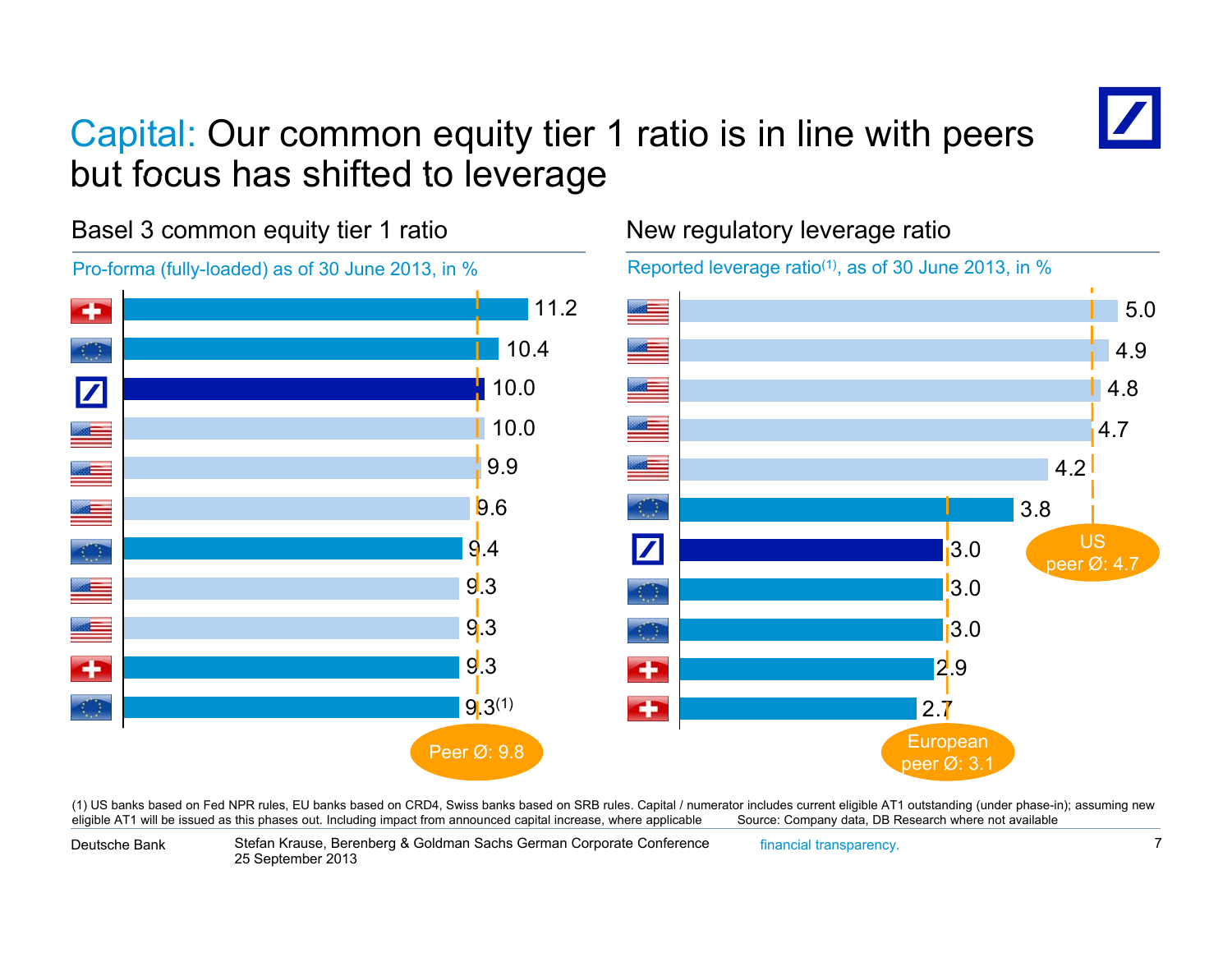### Capital: Why do EU banks have structurally lower leverage? In %, as of 30 June 2013 except loan loss ratio

Lower RWA density of European banks... The flect lower loan losses



(1) US banks based on Fed NPR rules, EU banks based on CRD4, Swiss banks based on SRB rules. Capital / numerator includes current eligible AT1 outstanding (under phase-in); assuming new<br>eligible AT1 will be issued as this 2012. Deutsche Bank's 2010 ratio adjusted to reflect 12 months of Postbank provisions, 2011 and 2012 provisions include releases from Postbank shown as other interest income Source: Company data, DB Research where not available

Stefan Krause, Berenberg & Goldman Sachs German Corporate Conference financial transparency. 25 September 2013 Deutsche Bank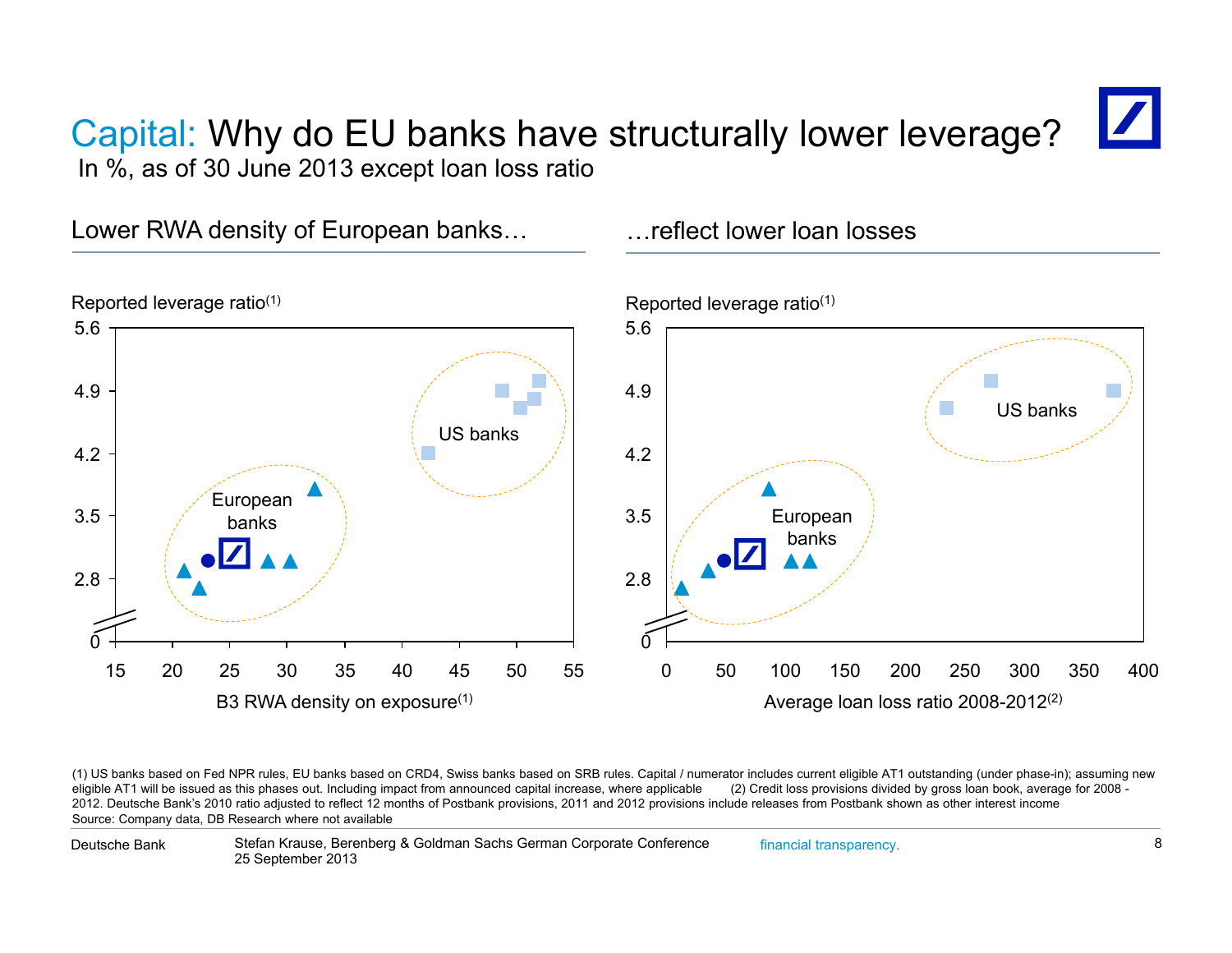### Capital: We have decided to reduce EUR 250 bn of exposure to create <sup>a</sup> buffer to expected European standards



Note: Numbers may not add up due to rounding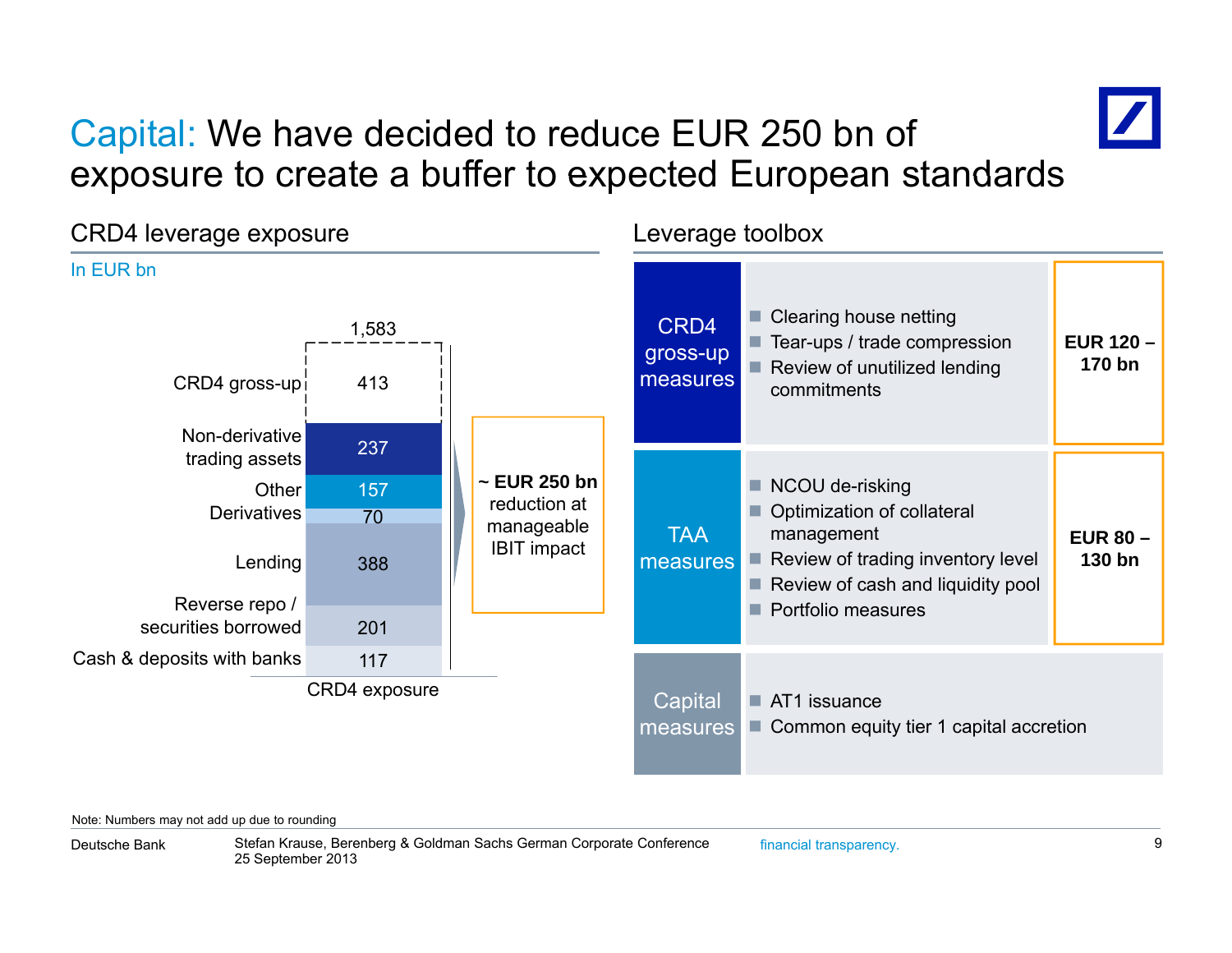### Costs: OpEx program is on track





Deutsche Bank

Stefan Krause, Berenberg & Goldman Sachs German Corporate Conference financial transparency. 10 25 September 2013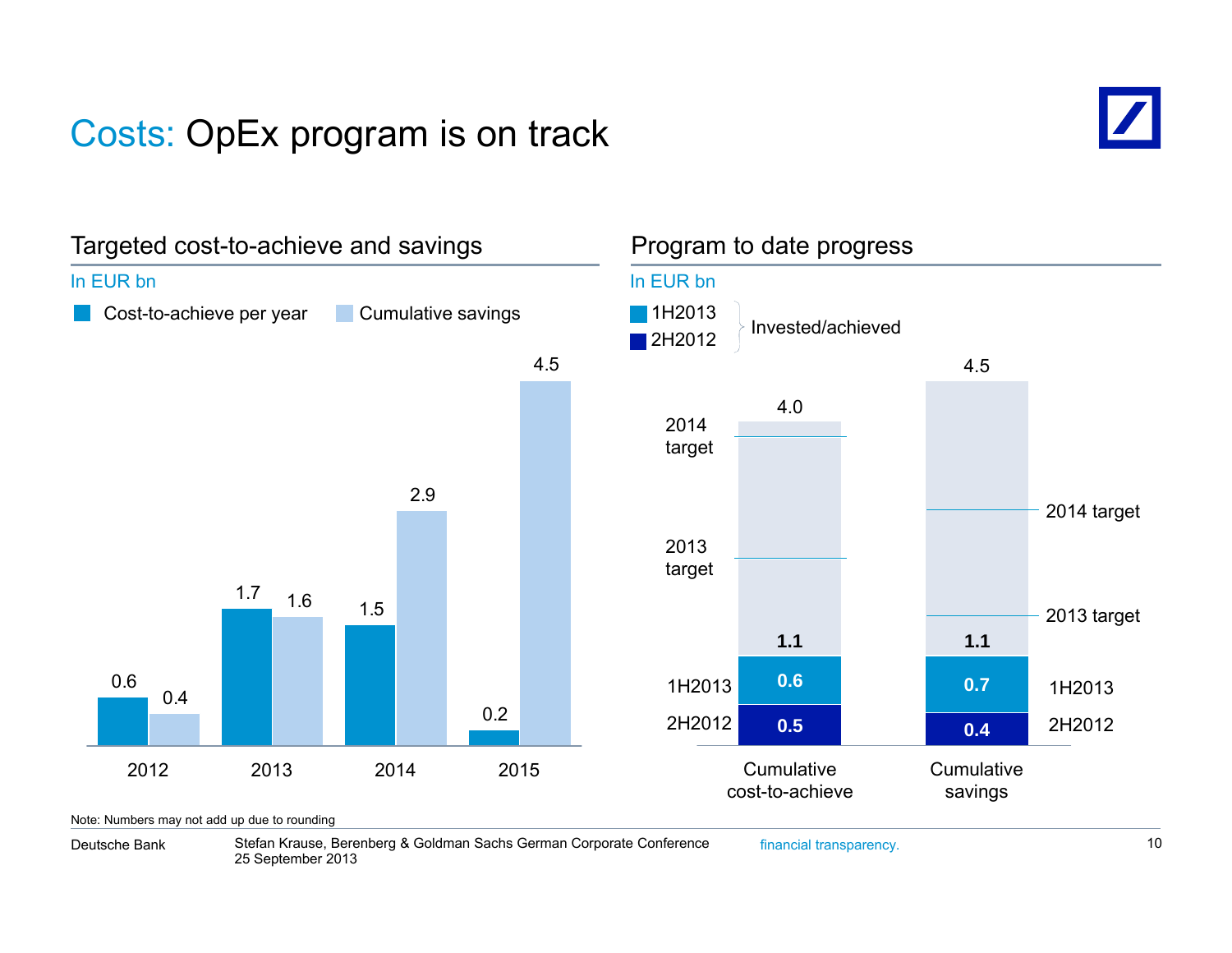#### CB&S: Focused on doing more with less As of 30 June 2013



Example challenges Business response Macro – emerging three-speed-world **Franchise** Debt and equity origination<sup> $(1)$ </sup>  $+38\%$ Sales & Trading Equities $^{(1)}$   $\qquad \qquad$  +30% **Regulatory** pressure resilienceSales & Trading Debt<sup> $(1)$ </sup> (13)% Lower industry volumesRecalibration of<br>platform Front-office full-time equivalents<sup>(2)</sup> (12)% Increased public scrutiny Basel 2.5 risk-weighted assets $(3)$  (19)%

(1) Revenues; 1H2013 vs. 1H2012 (2) 30 June 2013 vs. 30 June 2012 (3) 30 June 2013 vs. 30 June 2012

Deutsche Bank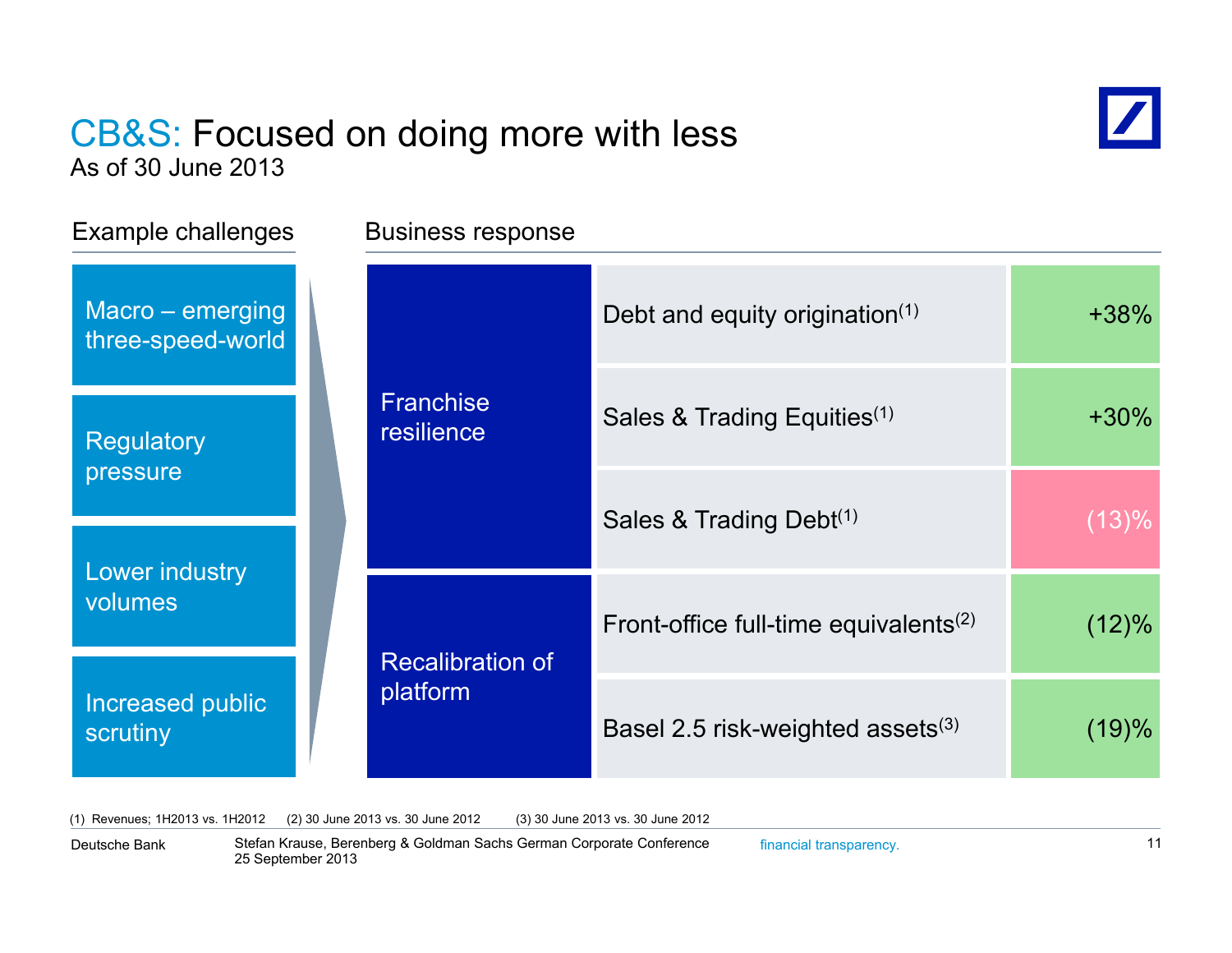### PBC: Delivering record profitability while integrating As of 30 June 2013



(1) Revenues; 1H2013 vs. 1H2012 (2) 1H2013 vs. 1H2012 (3) FY2012; includes revenue and cost synergies (4) 30 June 2013 to 2015

Deutsche Bank

Stefan Krause, Berenberg & Goldman Sachs German Corporate Conference financial transparency. 12 25 September 2013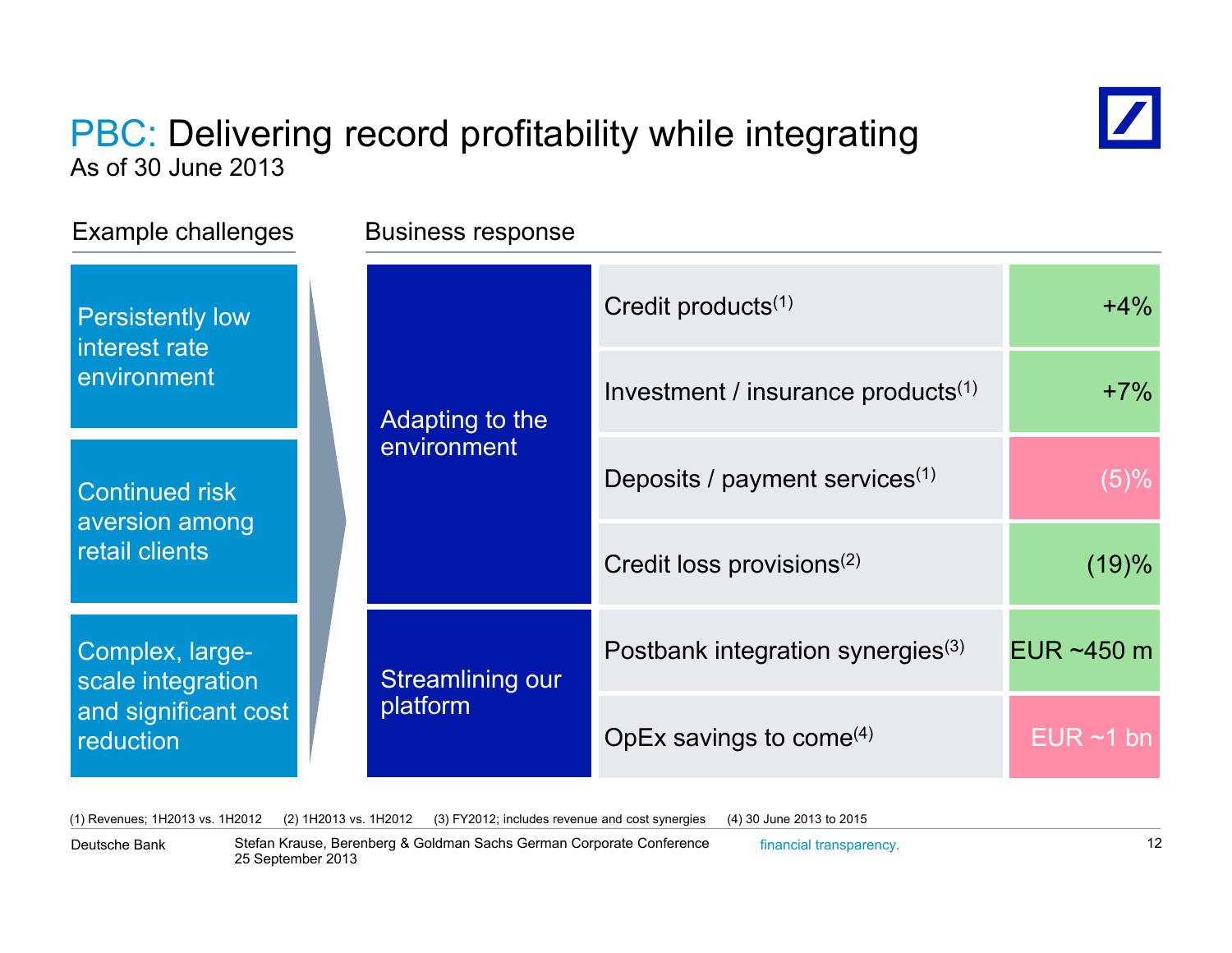#### GTB: Solid performance despite headwinds As of 30 June 2013



| Example challenges                                      | <b>Business response</b>                              |                                                   |            |
|---------------------------------------------------------|-------------------------------------------------------|---------------------------------------------------|------------|
| <b>Persistently low</b><br>interest rate<br>environment | Solid performance<br>and strong cost<br>discipline    | Revenues <sup>(1)</sup>                           | $+2%$      |
|                                                         |                                                       | Non-interest expenses <sup>(1)</sup>              | $(6)\%$    |
|                                                         |                                                       | Return on equity <sup>(2)</sup>                   | 22%        |
| <b>Continued margin</b><br>compression                  | <b>Continued</b><br>positive<br>momentum vs.<br>peers | Revenue growth vs. peer<br>average <sup>(1)</sup> | $+2.4$ ppt |
|                                                         |                                                       | Delivering in the Americas <sup>(3)</sup>         | $+11%$     |
|                                                         |                                                       | Increased competition in APAC <sup>(3)</sup>      | $(4)\%$    |

(1) 1H2013 vs. 1H2012 (2) Post-tax; 1H2013 (3) Revenues; 1H2013 vs. 1H2012

Stefan Krause, Berenberg & Goldman Sachs German Corporate Conference financial transparency. 13 25 September 2013 Deutsche Bank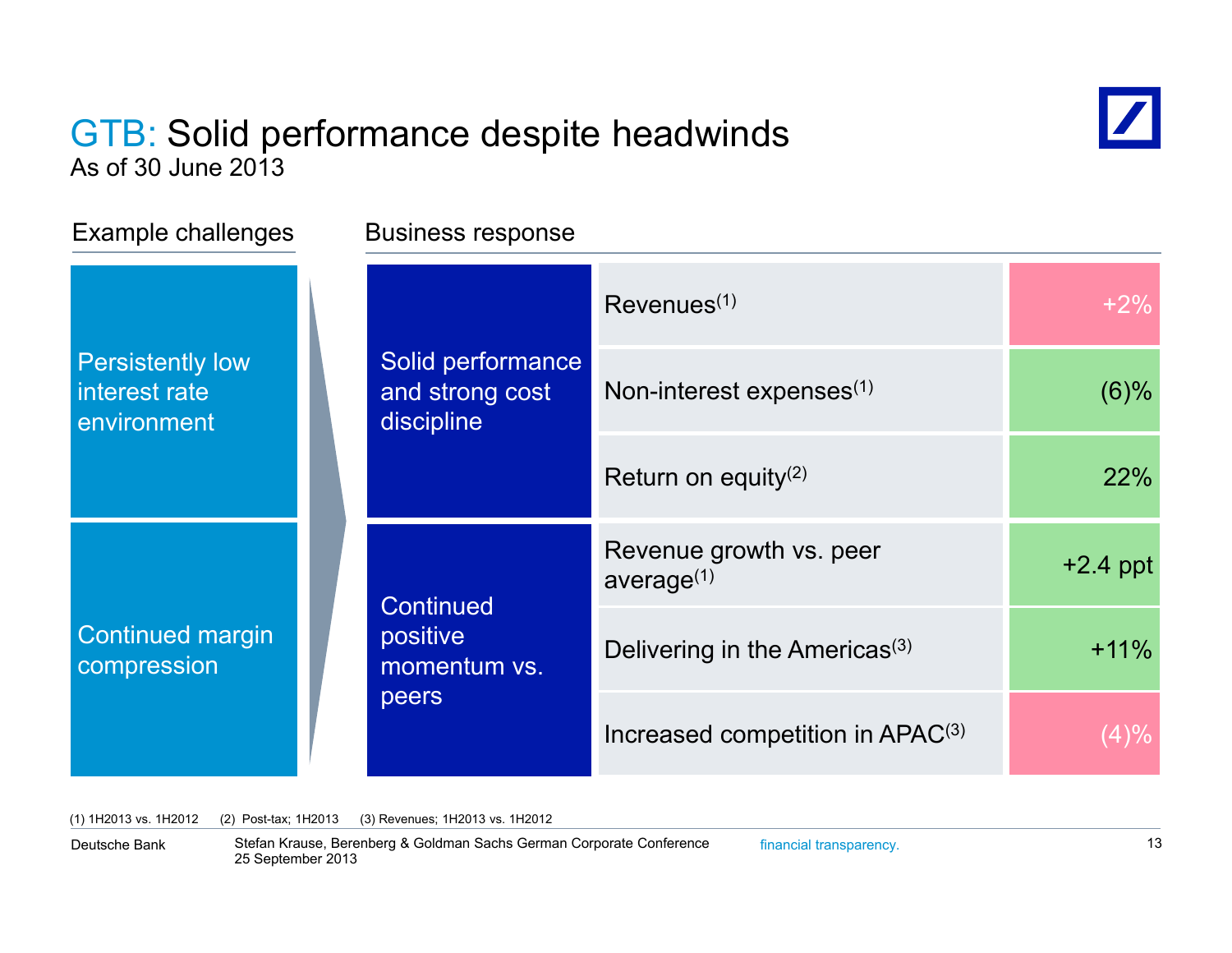#### DeAWM: Cutting, merging, and growing As of 30 June 2013



Example challenges Business response Net new money $^{(1)}$   $\qquad \qquad$  EUR 6 bn Improving our offering to clients  $\left\vert \text{Revenues}^{(2)} \right\vert$   $\left\vert \text{Revenues}^{(2)} \right\vert$   $\left\vert \text{Revenues}^{(3)} \right\vert$   $\left\vert \text{Imperbras}^{(4)} \right\vert$   $\left\vert \text{Imperbras}^{(5)} \right\vert$   $\left\vert \text{Imperbras}^{(6)} \right\vert$   $\left\vert \text{Imperbras}^{(7)} \right\vert$   $\left\vert \text{Imperbras}^{(7)} \right\vert$   $\left\vert \text{Imperbras}^{(8)} \right\vert$   $\left$ Complex business integration Gap in revenue margin to top 3 **Elimination of Elimination of Allen Contract Contract Property** (1) platform duplication  $~1$ ~50 bps Increasing Front-office full-time equivalents<sup>(3)</sup>  $(9)$ % platform duplication<br>Bifurcation of alpha Increasing Income before income taxes excl. <br>and beta products income before income taxes excl. <br> $+60\%$ 78%Cost / income ratio excl.<br>cost-to-achieve<sup>(1)</sup> **Bifurcation of alpha** and beta products and margin pressure cost-to-achieve(2)

(1) 1H2013 (2) 1H2013 vs. 1H2012 (3) 30 June 2013 vs. 30 June 2012

Deutsche Bank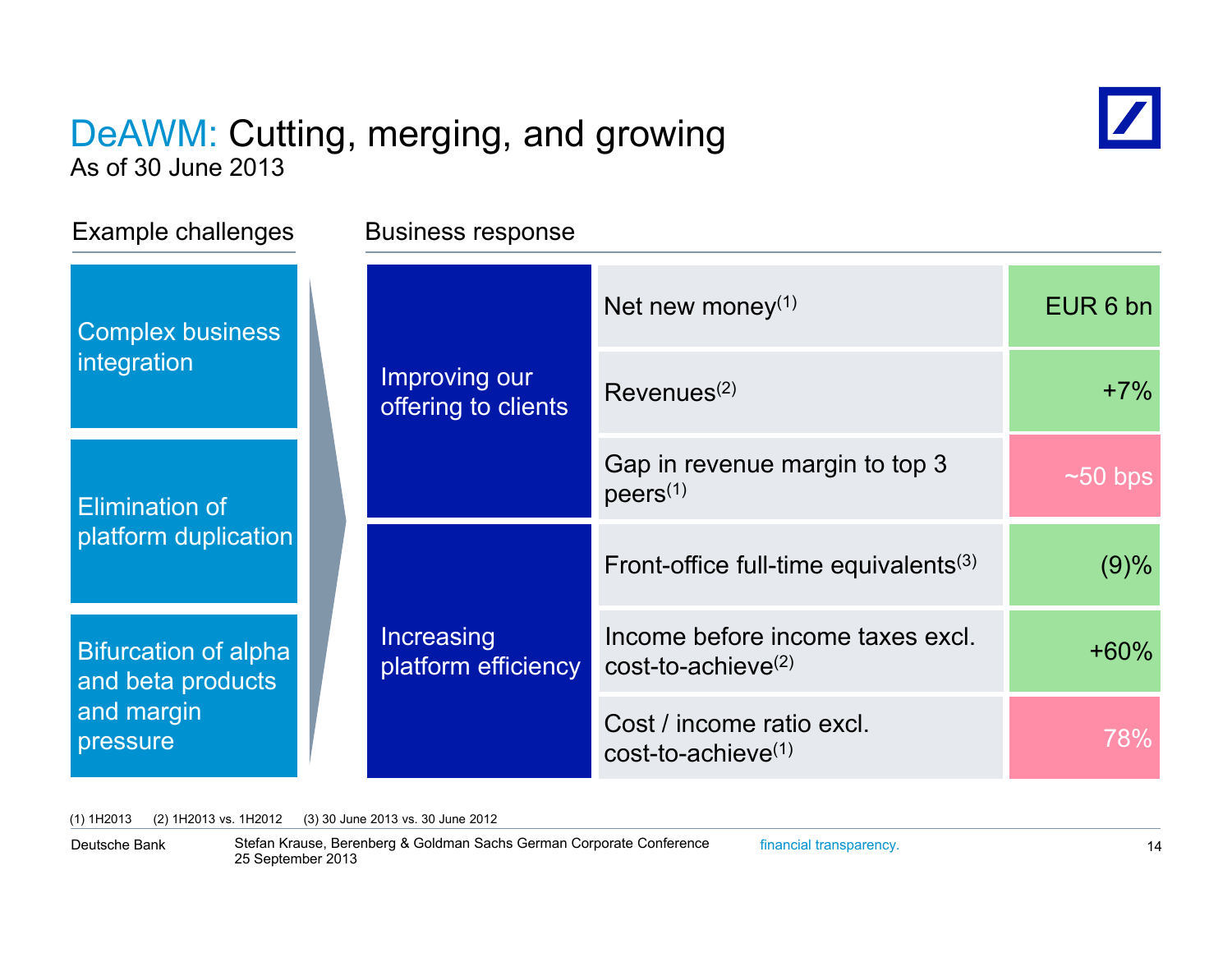#### NCOU: Addition through subtraction As of 30 June 2013



Example challenges Business response Uncertain financi markets

Industrial/operati assets for disposal assets

Longer-term effe of legacy position

| ain financial<br>S           |  | Significant<br>de-risking                         | Adjusted assets <sup>(1)</sup>                                   | $EUR(46)$ bn             |
|------------------------------|--|---------------------------------------------------|------------------------------------------------------------------|--------------------------|
|                              |  |                                                   | Basel 3 risk weighted assets <sup>(1)</sup>                      | $EUR(61)$ bn             |
| ial/operating                |  |                                                   | Basel 3 common equity tier 1 ratio<br>generation $(1)$           | $+84$ bps <sup>(2)</sup> |
| for disposal                 |  | <b>Resolution of</b><br>legacy issues             | Credit loss provisions <sup>(3)</sup>                            | $+14%$                   |
| -term effect<br>cy positions |  |                                                   | Operational risk as % of risk-<br>weighted assets <sup>(4)</sup> | 27%                      |
|                              |  | Market risk as % of risk-weighted<br>assets $(4)$ | 25%                                                              |                          |

(1) 30 June 2013 vs. 30 June 2012 (2) ~108 bps common equity tier 1 ratio generation excluding litigation charges (3) 1H2013 vs. 1H2012 (4) 30 June 2013

Deutsche Bank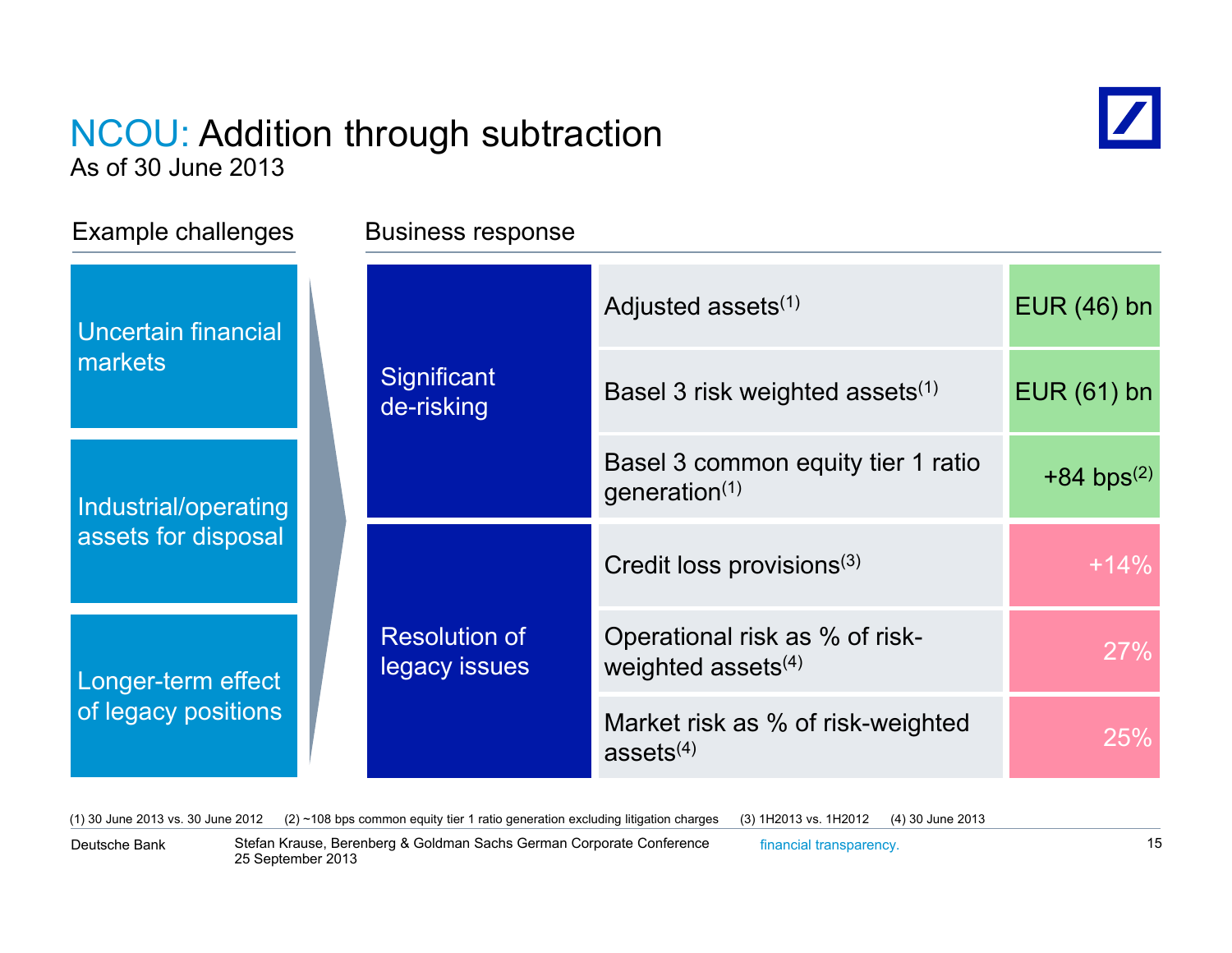### Clients: Improved client proximity and cross-divisional collaboration



Example Germany

#### Strengthened footprint in Germany Theorem Key initiatives



- F. Integrated commercial banking coverage for ~900,000 small- and mid-sized corporate clients (Mittelstand), ~11,500 of which transferred to PBC
- n. Provide commercial banking clients access to 180 additional advisory centers and global product expertise
- F. Offer better local coverage possibilities to ~1,400 CB&S large corporate clients
- F connectivity by appointing 5 regional heads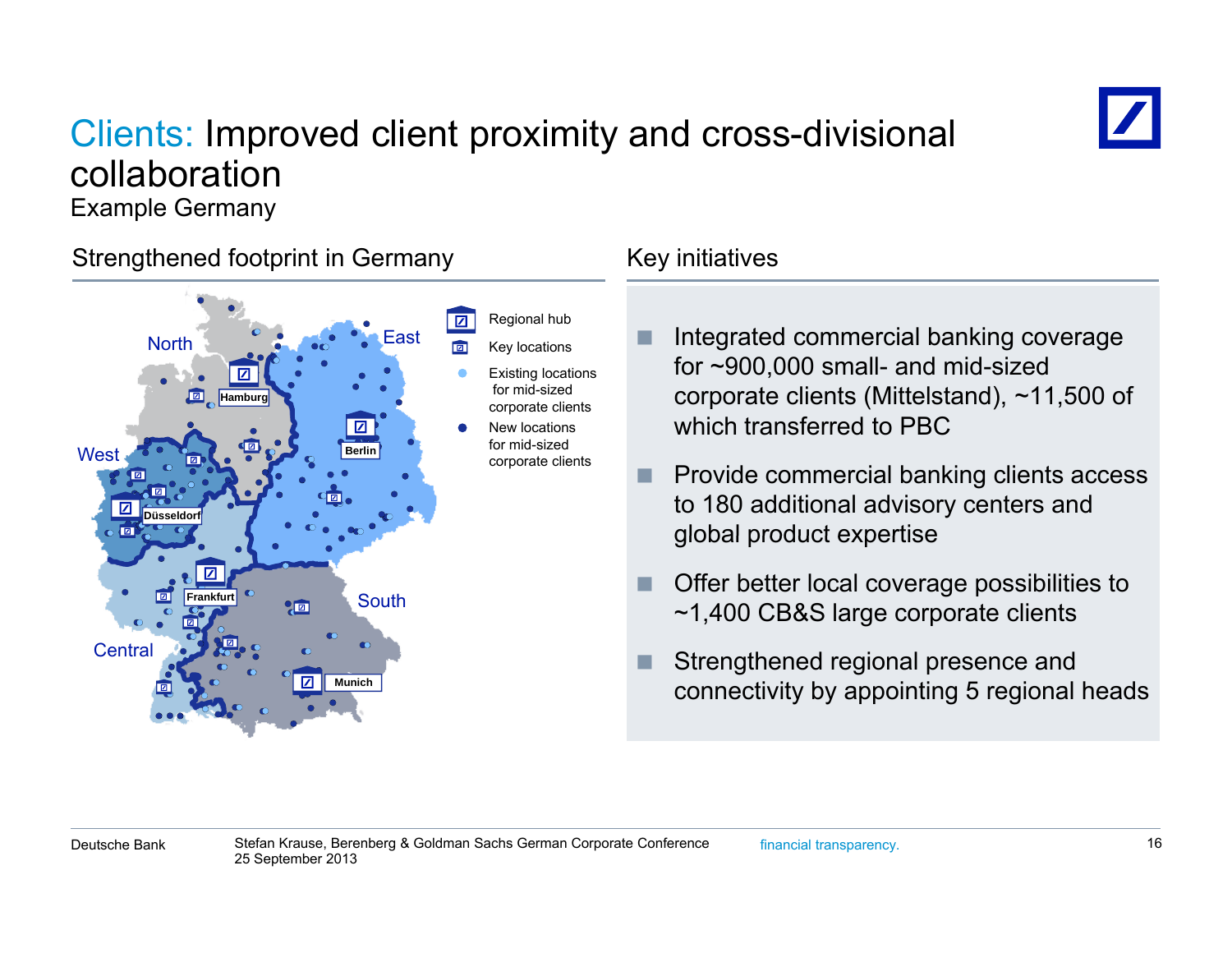### Culture: We launched our new values and beliefs



| <b>Our values</b>                                                                     |                                                                                                                                           |                                                                                                                         |                                                                                                                        |                                                                                                            |                                                                                                                                          |
|---------------------------------------------------------------------------------------|-------------------------------------------------------------------------------------------------------------------------------------------|-------------------------------------------------------------------------------------------------------------------------|------------------------------------------------------------------------------------------------------------------------|------------------------------------------------------------------------------------------------------------|------------------------------------------------------------------------------------------------------------------------------------------|
| Integrity<br><b>Our beliefs</b>                                                       | Sustainable<br>Performance                                                                                                                | <b>Client</b><br>Centricity                                                                                             | Innovation                                                                                                             | <b>Discipline</b>                                                                                          | Partnership                                                                                                                              |
| We live by the<br>highest standards of<br>integrity in<br>everything we say<br>and do | We drive value for<br>shareholders by<br>putting long term<br>success over short<br>term gain                                             | We earn our clients'<br>trust by placing<br>them at the core of<br>our organization                                     | We foster<br>innovation by<br>valuing intellectual<br>curiosity in our<br>people                                       | We protect the<br>firm's resources by<br>always thinking and<br>acting like owners                         | We build diverse<br>teams to generate<br>better ideas and<br>reach more<br>balanced decisions                                            |
| We will do what is<br>right – not just what<br>is allowed                             | We encourage<br>entrepreneurial spirit<br>which responsibly<br>balances risks and<br>returns                                              | We deliver true<br>value by<br>understanding and<br>serving our clients'<br>needs best                                  | We enable our<br>clients' success by<br>constantly seeking<br>suitable solutions to<br>their problems                  | We live by the rules<br>and hold ourselves<br>accountable to<br>deliver on our<br>promises – no<br>excuses | We put the common<br>goals of the firm<br>before 'silo' loyalty<br>by trusting,<br>respecting and<br>working with each<br>other          |
| We communicate<br>openly; we invite,<br>provide and respect<br>challenging views      | We pursue lasting<br>performance by<br>developing, nurturing<br>and investing in the<br>best talent, and by<br>managing based on<br>merit | We strive to pursue<br>mutually beneficial<br>client relationships<br>in which the value<br>created is shared<br>fairly | We continuously<br>improve our<br>processes and<br>platforms by<br>embracing new and<br>better ways of doing<br>things | We achieve<br>operational<br>excellence by<br>striving to 'get it<br>right the first time'                 | We act as<br>responsible<br>partners with all our<br>stakeholders and<br>regulators, and in<br>serving the wider<br>interests of society |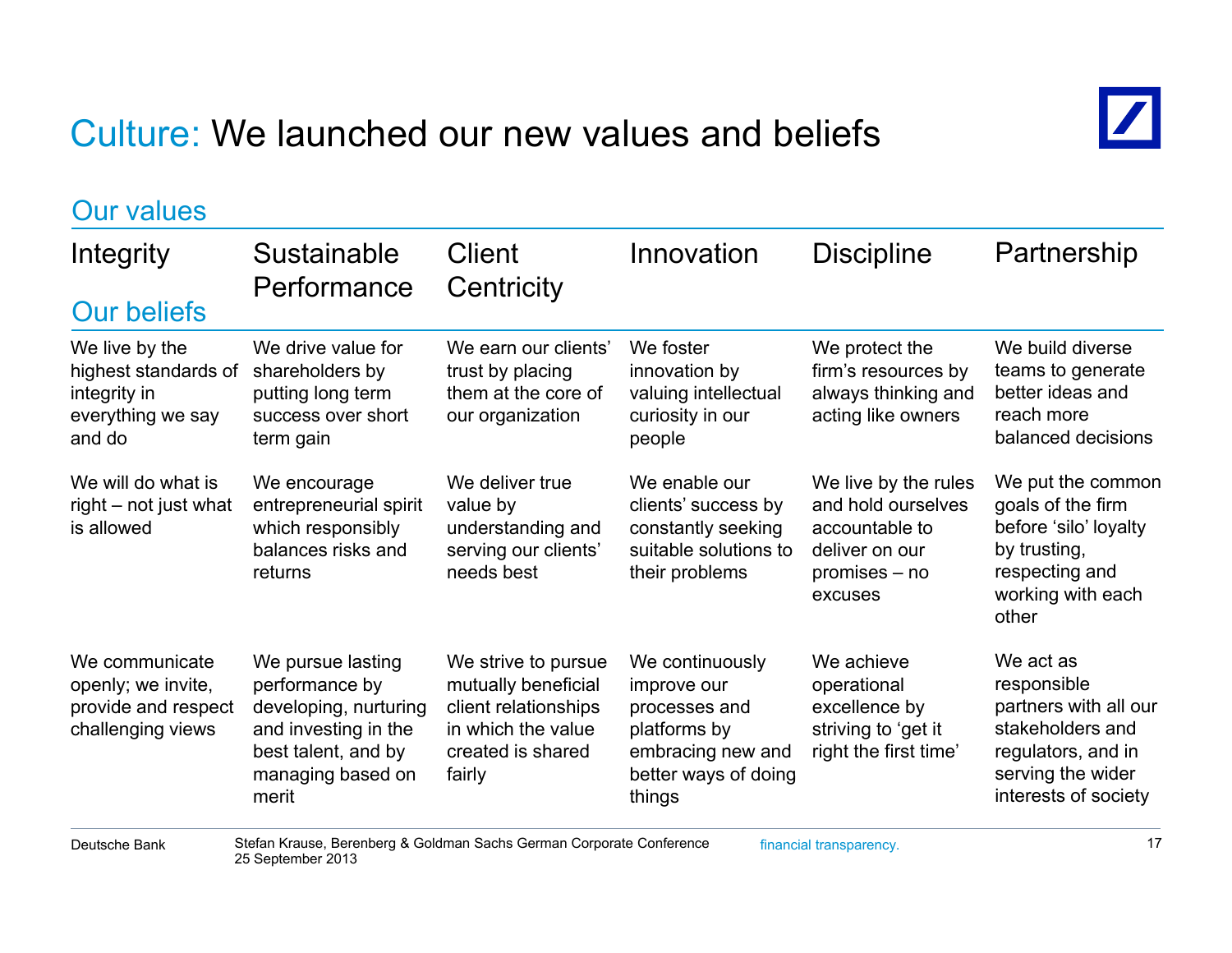Agenda



- 1 The environment
- 2Our journey
- **3 The dividend**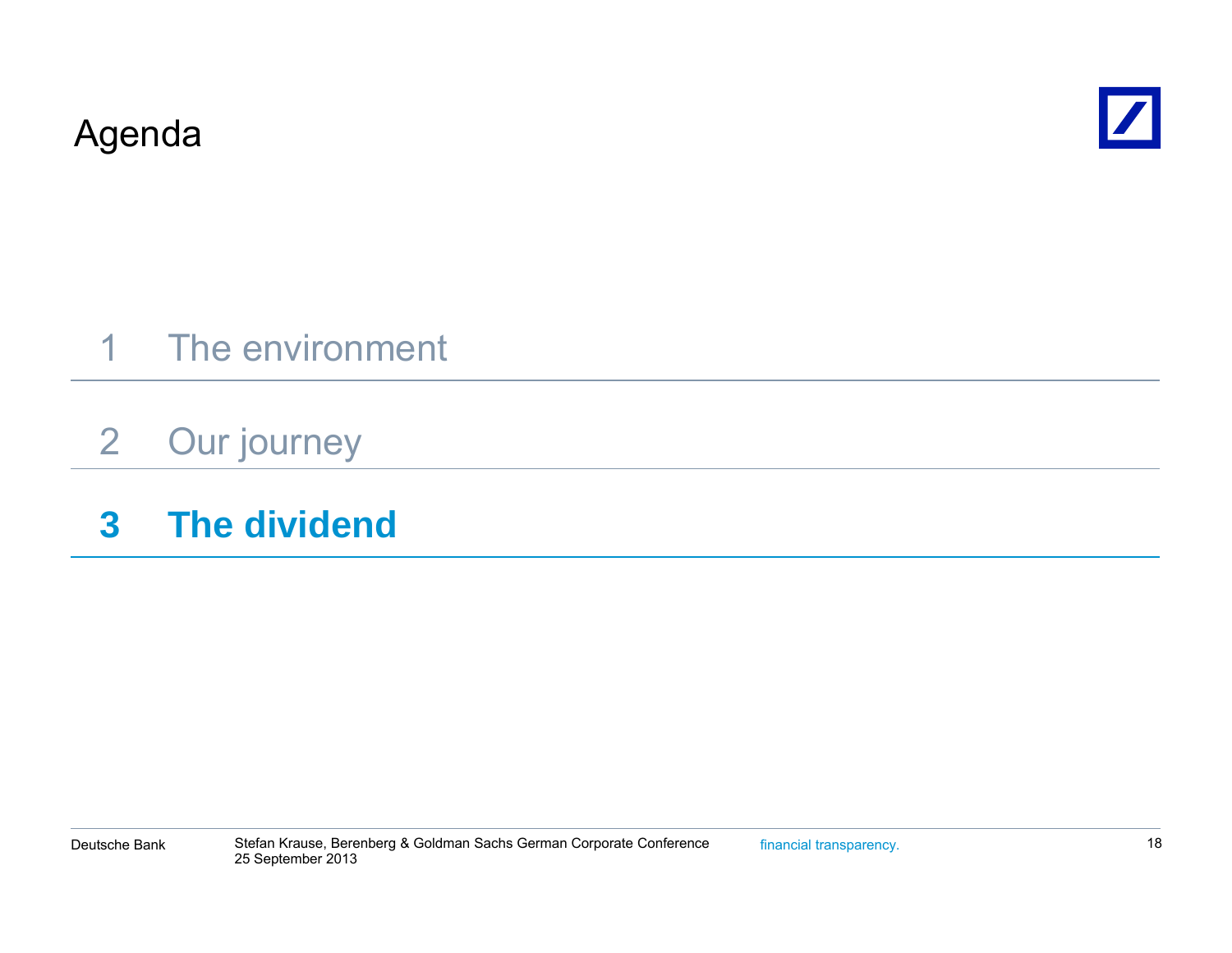### By 2015 Deutsche Bank will emerge as one of a handful of strong global universal banks...

Clear evidence of consolidation.

 key models Number of banks<sup>(1)</sup> High standing in their the standing in their their theorem  $\blacksquare$  High standing in their (17)%  $\sim$ 7,300  $\sim$  6,200 Regionally<br> $\sim$ 6,200 focused banks communities and among regulators and public officials Avoidance of rising cost of global complexity 2007 Today **Global** monolines Scale to capture opportunities arising from global trends ks **Example 20 Lack of diversification can lead** — Lack of diversification can lead N b fb kNumber of bansto earnings volatility Broad range of products and services $(18)%$  $\sim$ 8,500  $\sim$ 7,000 Global universal banks Lower costs for customers and the real economy Greater financial stability *Deutsche Bank*2007Today

(1) Based on ECB Monetary Financial Institutions (MFI) data for Belgium, Germany, Greece, Spain, France, Italy, Luxembourg, Netherlands, Austria, Portugal, Finland Source: ECB, Fed

…with institutions grouping around three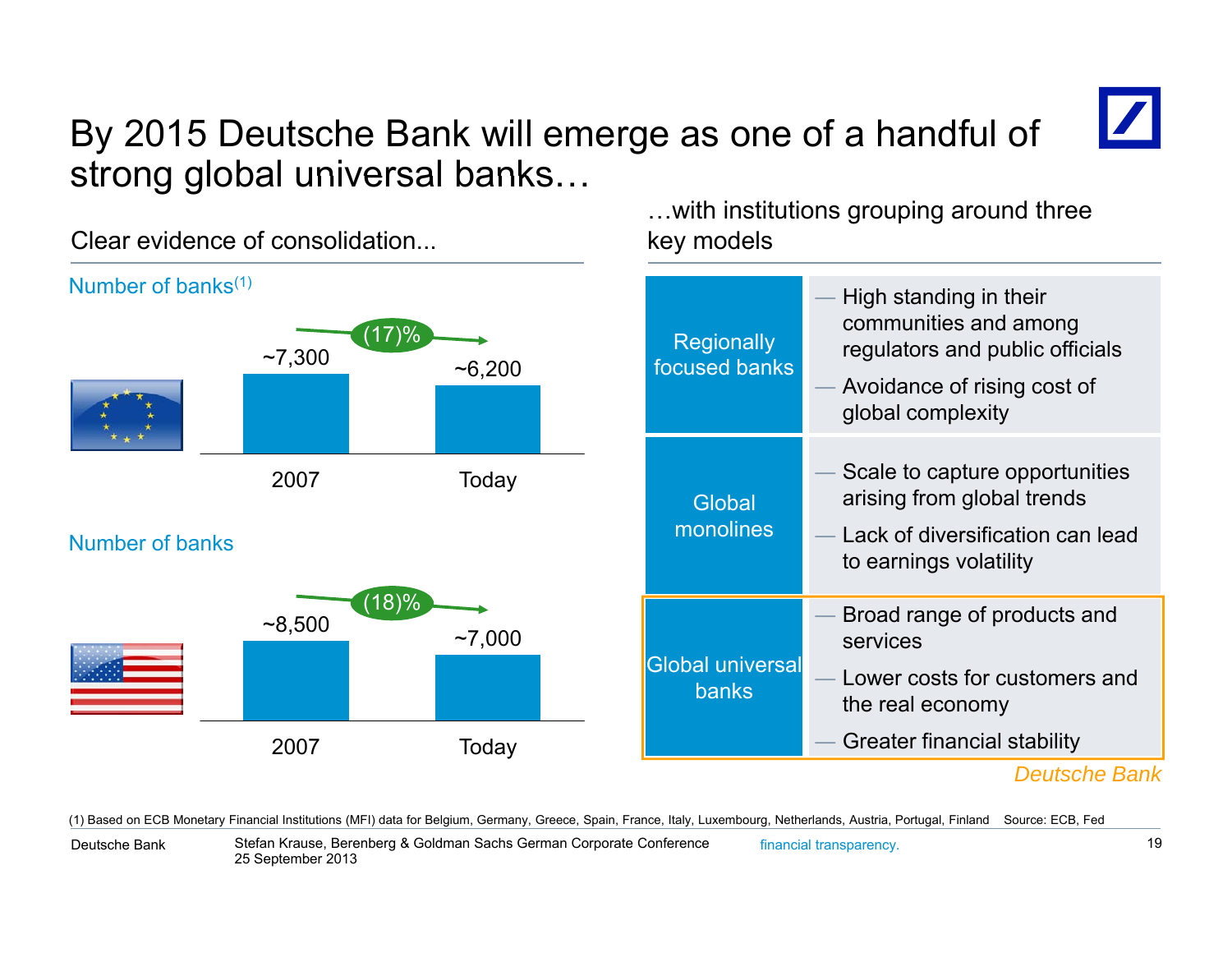### …who are positioned to capture opportunities from future trends



Source: OECD, UNDP, DB Research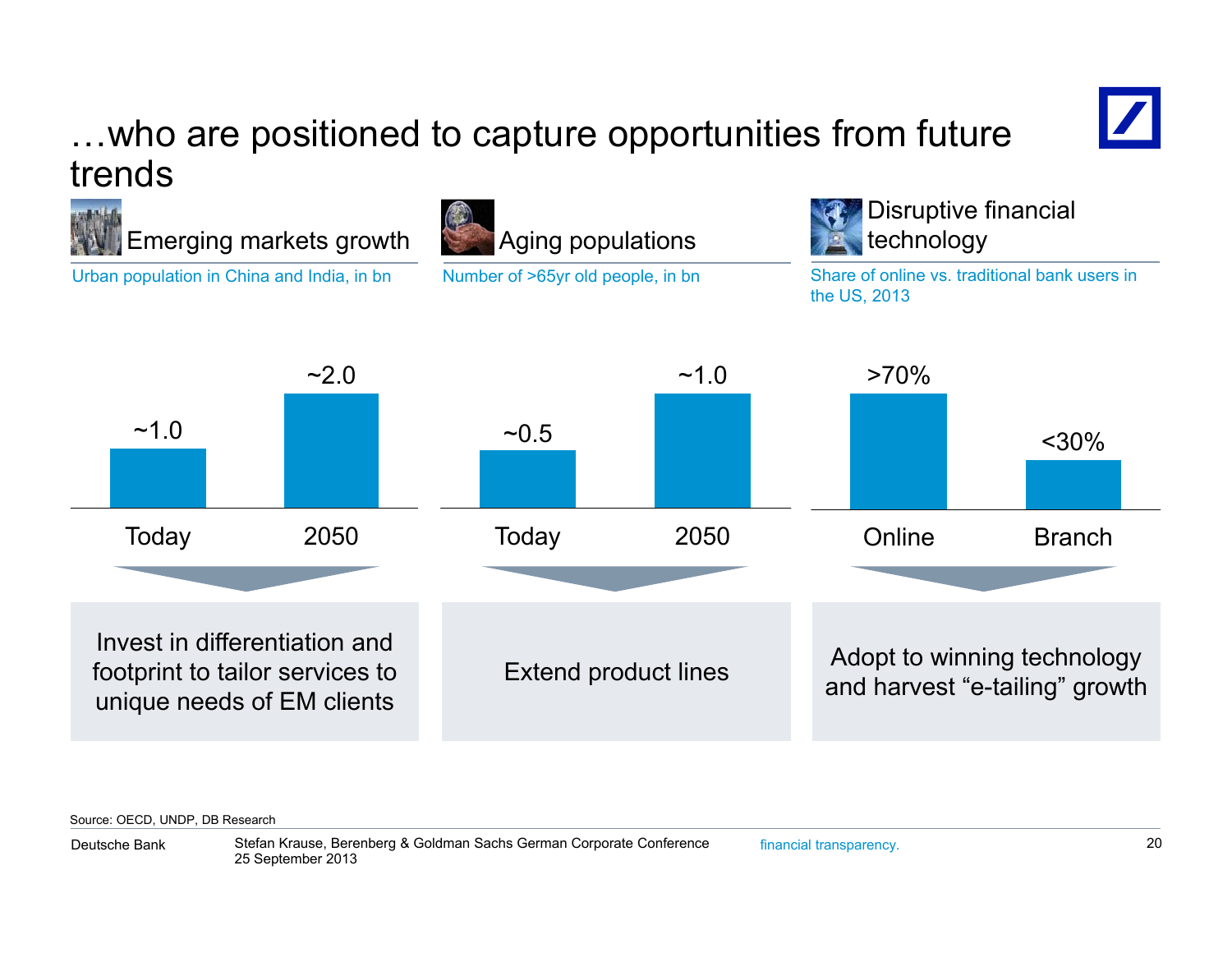## Strategy 2015+: Committed to delivery



The most ambitious and comprehensive reconfiguration of Deutsche Bank in recent times

Market developments and underlying business performance validate Strategy 2015+

Progress achieved on capital and risk reduction, but leverage is a challenge

Near-term measures implemented to lay basis for sustainable cultural change

The leadership team is united in continuing on the path of change and committed to the strategic direction taken